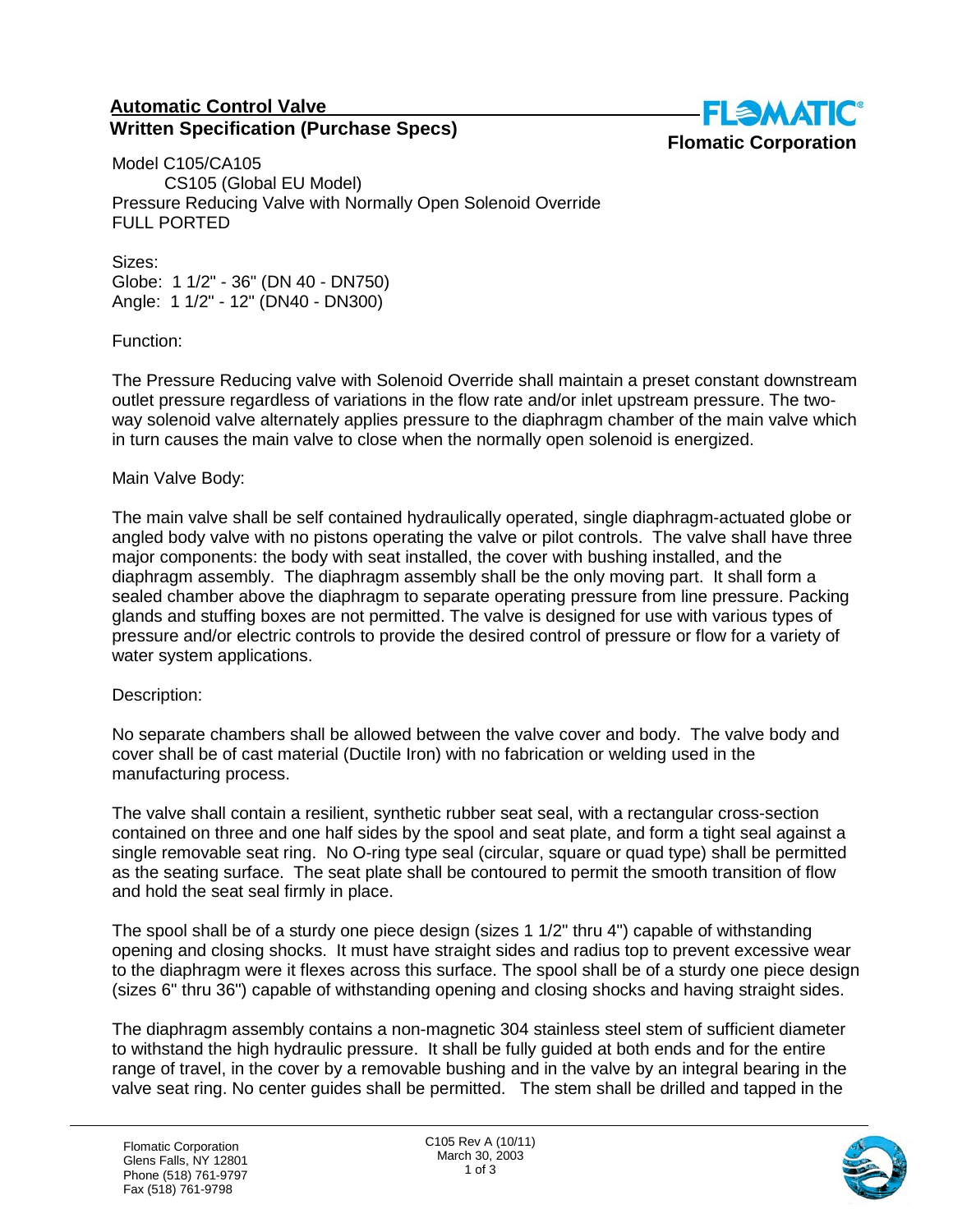

cover end to receive and affix such accessories as may be necessary. The diaphragm assembly shall be the only moving part and shall form a sealed power chamber in the upper portion of the valve, separating operating pressure from line pressure. The non-wicking, flexible, FDA approved diaphragm shall consist of nylon fabric bonded with synthetic rubber compatible with the operating fluid. The diaphragm must withstand a Mullins Burst Test of a minimum 600 psi per layer of nylon fabric. It shall be tested 100,000 times to insure longevity. The diaphragm shall be fully supported in the valve body and cover by machined surfaces with radius edges to prevent excessive wear as the diaphragm flexes. The support must be no less than one-half of the total surface area of the diaphragm in either the fully open or fully closed position.

The seat ring with integral bearing shall be a one-piece solid design and shall have a minimum of a 4° taper on the seating surface for a positive drip-tight shut off. The seat ring in 4" and smaller size valves shall be threaded into the body. The valve seat ring in 6" and larger sizes shall be retained by hex head bolts for ease of maintenance. The lower bearing of the valve stem shall be contained concentrically within the seat ring and be exposed to the flow on all sides to avoid deposits. Locating the valve body and cover shall be by a machined locating lip to insure proper alignment of the valve stem. Pinning of the cover to the valve body shall not be permitted.

All necessary repairs and/or modifications other than replacement of the main valve body shall be made possible without removing the valve from the pipeline. The valve manufacturer shall warrant the valve to be free of defects in material and workmanship for a one year period from date of shipment, provided the valve is installed and used in accordance with all applicable instructions.

The valve manufacturer shall be able to supply a complete line of equipment from 1-1/2" through 36" sizes and a complete selection of complementary equipment. The valve manufacturer shall also provide a cavitation chart which shows flow rate, differential pressure, percentage of valve opening, Cv factor, system velocity and if there will be cavitation damage.

Material Specification

Valve size: Main Valve Body and Cover: Main Valve Trim: Connection: Pressure Rating: Temperature Range: Rubber Material: Coating: Desired Options: